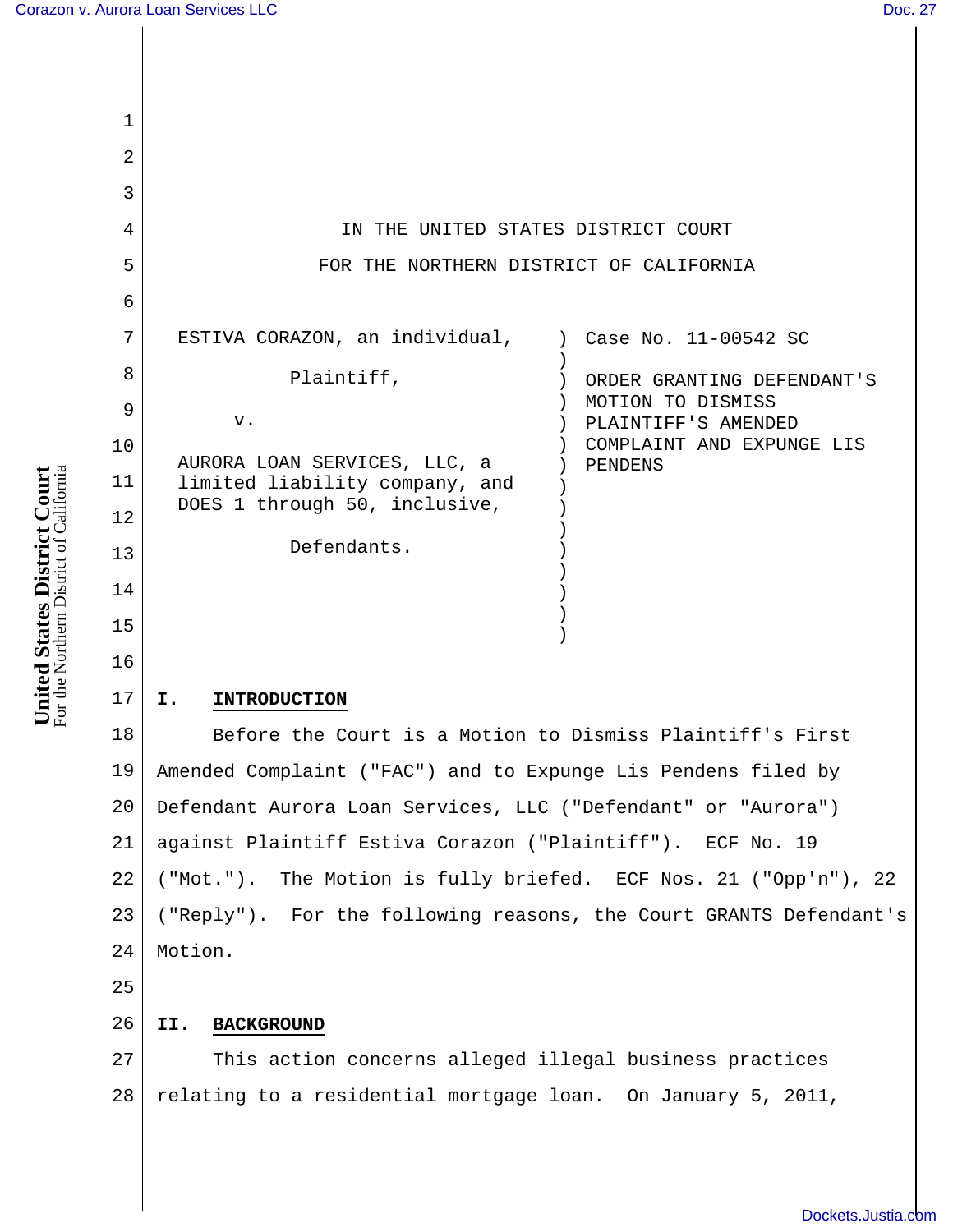1 2 3 4 5 6 7 8 9 10 11 Plaintiff filed suit in San Francisco County Superior Court against Aurora and fifty Doe defendants. ECF No. 1 ("Notice of Removal") Ex. 1 ("Compl."). Plaintiff also filed a Notice of Pendency of Action, or lis pendens, with the state court with respect to the property at issue. Request for Judicial Notice ("RJN") Ex. 10 ("Lis Pendens").<sup>1</sup> Aurora removed the action on February 4, 2011. See Notice of Removal. On May 5, 2011, the Court granted Aurora's motion to dismiss the complaint with leave to amend. ECF No. 16 ("May 2011 Order"). Plaintiff filed her FAC on June 3, 2011. ECF No. 18. Aurora now moves to dismiss the FAC under Federal Rule of Civil Procedure 12(b)(6).

12 13 14 15 16 17 18 19 20 The following alleged facts are drawn from Plaintiff's FAC. Plaintiff owns the real property located at 2 Ulloa Street, San Francisco, California. FAC ¶¶ 2, 15. She purchased the property in June 2007 using funds borrowed from Residential Mortgage Capital ("RMC"). Id. ¶ 15. The loan terms provided for an original principal balance of \$990,000 with an interest rate fixed at 7.125 percent for a five-year introductory period and subject to adjustment thereafter. Id. Plaintiff's initial monthly payment was \$3,437. Id. ¶ 18.

21 22 As security for the loan, Plaintiff executed a deed of trust on the property. RJN Ex. 1 ("Deed of Trust"). The Deed of Trust

24 25 26 27 28  $^1$  Defendant asks the Court to take judicial notice of various documents pertaining to Plaintiff's loan. ECF No. 20. Plaintiff does not oppose the request. While generally a court may not consider material beyond the facts alleged in the complaint when deciding a motion to dismiss, the Ninth Circuit has recognized an exception to this rule if "the plaintiff's claim depends on the contents of [the] document, the defendant attaches the document to its motion to dismiss, and the parties do not dispute the authenticity of the document." Knievel v. ESPN, 393 F.3d 1068, 1076 (9th Cir. 2005). Here, because Plaintiff's claims depend on the contents of the documents in question and Plaintiff does not dispute their authenticity, the Court GRANTS Defendant's RJN.

23

 $\overline{a}$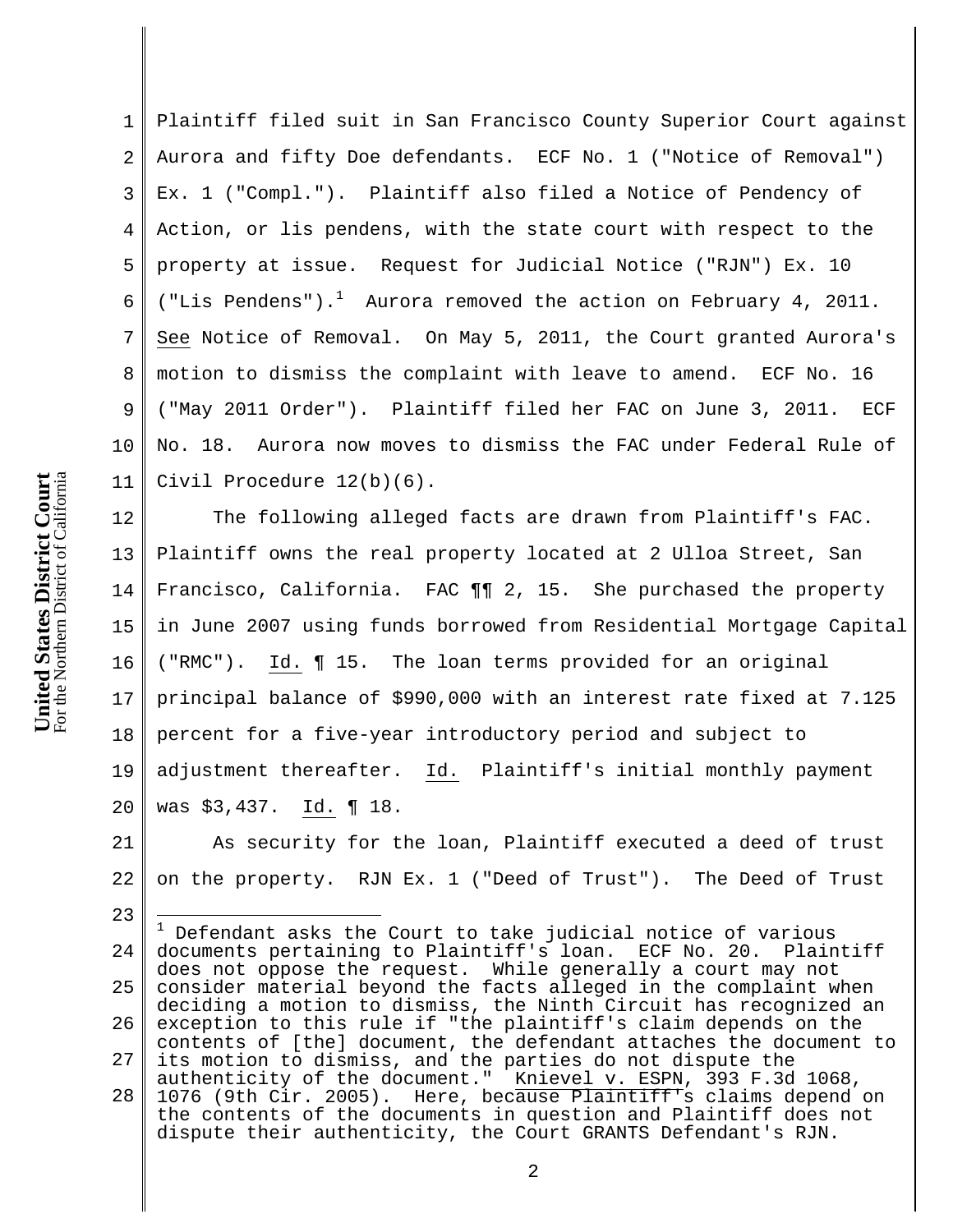For the Northern District of California United States District Court<br>For the Northern District of California **United States District Court**

1 2 3 4 5 identified RMC as the lender, Mortgage Electronic Registration System, Inc. ("MERS") as the beneficiary, and First National Title as trustee. Id. at 1. On July 27, 2007, Aurora wrote to Plaintiff advising her that Aurora was being assigned the servicing rights of her loan with RMC. RJN Ex. 2 ("Notice of Assignment").

6 7 8 9 10 11 12 13 In January 2009, Plaintiff contacted Aurora to request a loan modification because she was having difficulties making her loan payments. FAC ¶¶ 19, 20. In February 2009, she entered into a six-month forbearance agreement with Aurora, which provided that she would make lower monthly payments of \$3,400 while her application for loan modification was reviewed. Id. ¶¶ 21. Plaintiff made the agreed upon payments, but her modification application was denied. Id.

14 15 16 17 18 19 On October 27, 2009, a Notice of Default was recorded by the substituted trustee, Cal-Western Reconveyance Corporation ("CWRC"). Id. ¶ 30; RJN Ex. 3. On January 28, 2010, a Notice of Trustee's Sale was issued by CWRC indicating that the property would be sold on February 17, 2010. Id. ¶ 31; RJN Ex. 4. For reasons unknown to the Court, the scheduled trustee's sale did not take place.

20 21 22 23 24 25 In February 2010, Plaintiff again entered into a six-month forbearance agreement with Aurora while Aurora again reviewed her request for a loan modification. Id. ¶ 22. Plaintiff made the agreed upon forbearance payments. Id. ¶ 23. In July 2010, at the end of the forbearance period, Plaintiff was informed that her request for modification had again been denied. Id. ¶ 24.

26 27 28 In August 2010, Plaintiff and Aurora executed a third and final forbearance agreement, which provided for Plaintiff to make an initial payment of \$11,000 and make monthly payments of \$4,885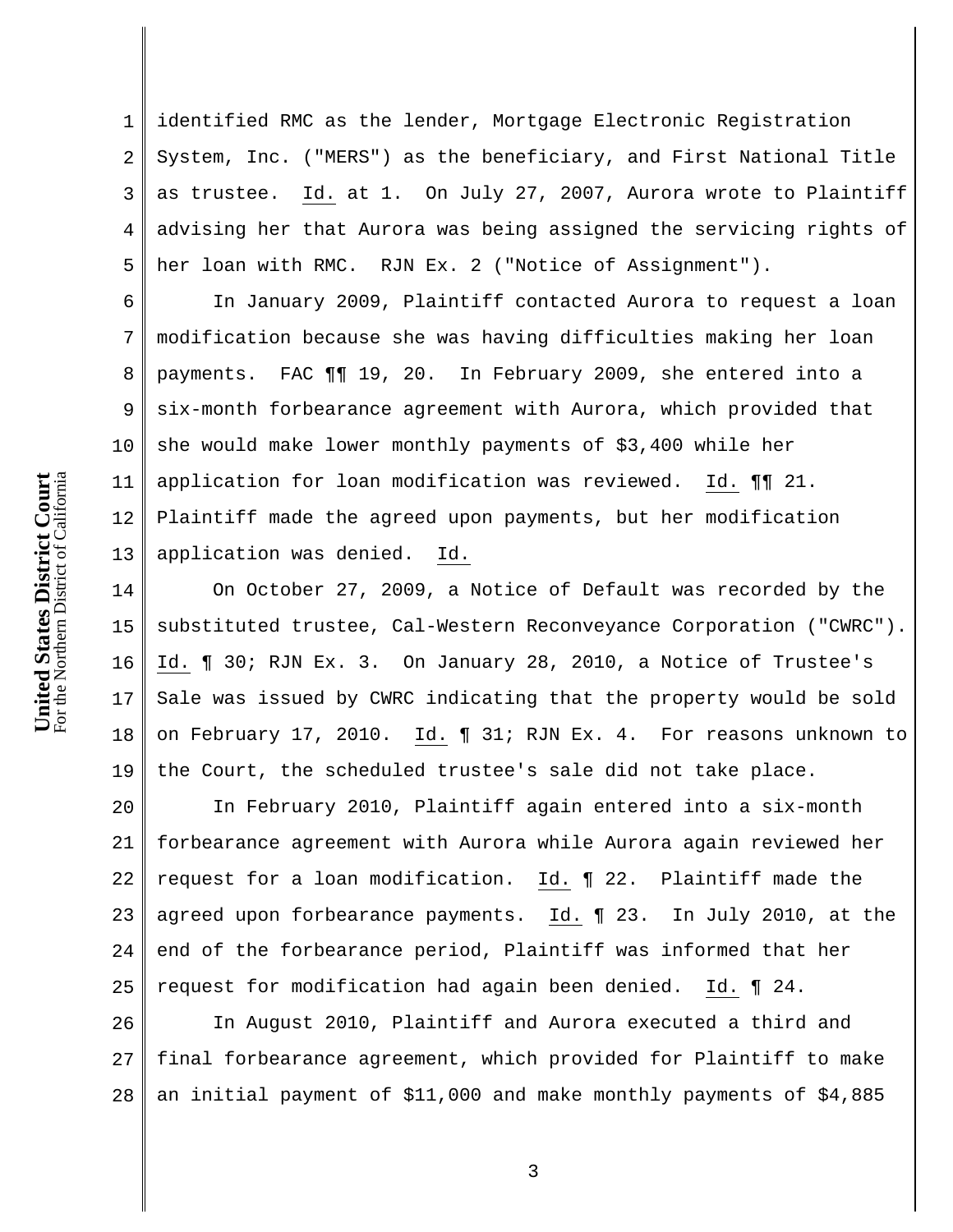1 2 3 4 through February 2011.<sup>2</sup> Id.  $\P$  25. Plaintiff alleges that she made these payments through December 2010 and the payments were accepted by Aurora. Id. ¶ 25. She alleges that her January 2011 payment, however, was rejected and returned to her along with a letter stating that no August 2010 forbearance agreement existed.<sup>3</sup> Id. A Trustee Sale date was then set for January 10, 2011. FAC ¶ 32. The FAC does not address whether or not the sale took place. On April 26, 2011, Plaintiff filed for bankruptcy in the

United States Bankruptcy Court for the Northern District of California. RJN Ex. 7 ("Bankr. Pet."); Opp'n at 6.

In her FAC, Plaintiff asserts the following seven claims: (1) fraud; (2) violations of California Business and Professions Code § 17200 ("UCL"), et seq.; (3) breach of the implied covenant of good faith and fair dealing; (4) violation of California Civil Code § 2923.5; (5) promissory estoppel; (6) negligence; and (7)

misrepresentation.

19 In its Motion, Defendant argues that Plaintiff has failed to cure the pleading deficiencies in its original complaint and asks the Court to dismiss the FAC with prejudice. Reply at 8.

20

### 21 **III. LEGAL STANDARD**

22 23 A motion to dismiss under Federal Rule of Civil Procedure

<sup>24</sup> 25  $\overline{a}$  $2$  Although not stated in the FAC, Plaintiff's Opposition states that these payments would have paid off Plaintiff's arrearage in full. Opp'n at 3.

<sup>26</sup> 27 <sup>3</sup> Plaintiff's Opposition contradicts the allegation that Aurora accepted all payments until the January 2011 payment. It states: "the Defendant frequently rejected the Plaintiff's payments under

<sup>28</sup> the Special Forbearance Agreement, claiming that no such agreement exi[s]ted." Opp'n at 7. Moreover, the portions of the FAC Plaintiff cites in support of this statement are entirely off point.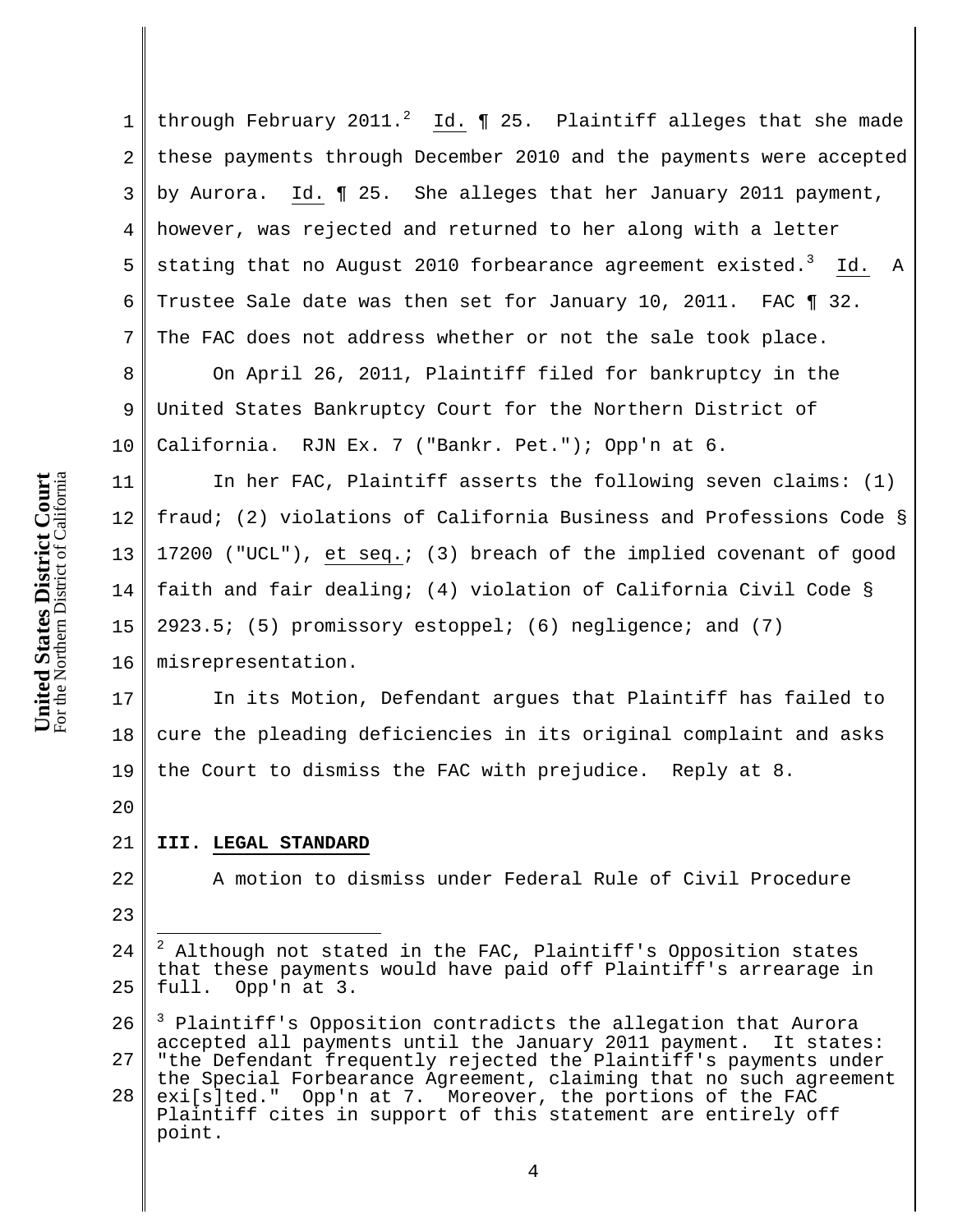1 2 3 4 5 6 7 8 9 10 11 12 13 14 15 16 17 18 19 20 12(b)(6) "tests the legal sufficiency of a claim." Navarro v. Block, 250 F.3d 729, 732 (9th Cir. 2001). Dismissal can be based on the lack of a cognizable legal theory or the absence of sufficient facts alleged under a cognizable legal theory. Balistreri v. Pacifica Police Dep't, 901 F.2d 696, 699 (9th Cir. 1990). "When there are well-pleaded factual allegations, a court should assume their veracity and then determine whether they plausibly give rise to an entitlement to relief." Ashcroft v. Iqbal, 129 S. Ct. 1937, 1950 (2009). However, "the tenet that a court must accept as true all of the allegations contained in a complaint is inapplicable to legal conclusions. Threadbare recitals of the elements of a cause of action, supported by mere conclusory statements, do not suffice." Iqbal, 129 S. Ct. at 1950 (citing Bell Atl. Corp. v. Twombly, 550 U.S. 544, 555 (2007)). A complaint need not contain "detailed factual allegations," but it must provide more than an "unadorned, the-defendant-unlawfullyharmed-me accusation." Id. at 1949. Thus, a motion to dismiss should be granted if the plaintiff fails to proffer "enough facts to . . . nudge[] [its] claims across the line from conceivable to plausible." Twombly, 550 U.S. at 570.

21

#### 22 **IV. DISCUSSION**

23 24 25 26 27 28 In its May 2011 Order, the Court held that Plaintiff had failed to satisfy the notice requirement of Federal Rule of Civil Procedure 8(a)(2) because her allegations lumped together Aurora and fifty Doe defendants without specifying which actions were allegedly taken by Aurora. May 2011 Order at 7-8. The Court also held that Plaintiff had failed to plead sufficient facts to state a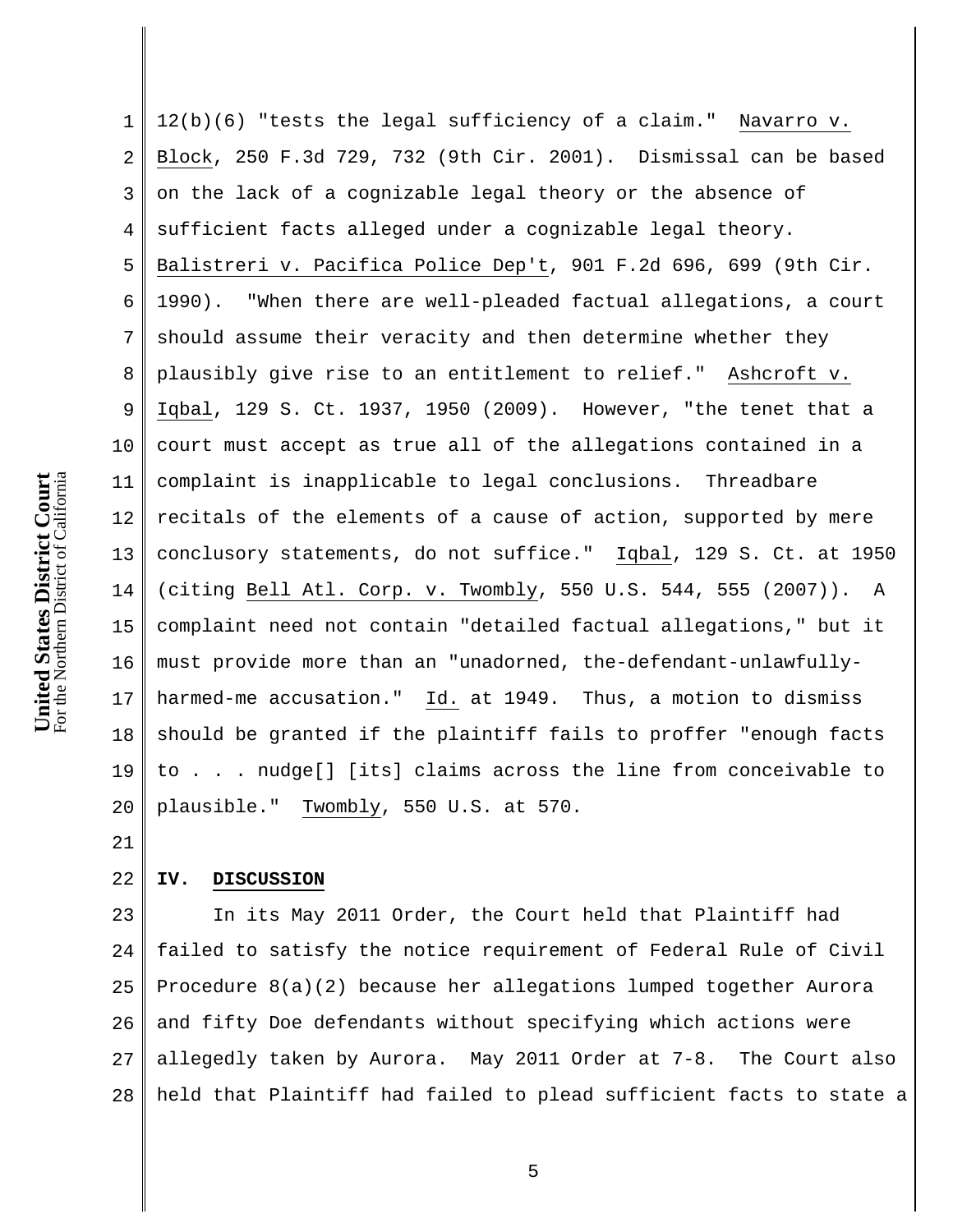1 2 3 4 5 6 plausible claim for relief under Iqbal. Id. at 9-10. In her FAC, Plaintiff has at least specified that all references to "Defendant" refer to Aurora, FAC ¶ 4, and has specified that each claim is asserted against Aurora in particular. See FAC. These changes, while minor, suffice to cure the "lumping" deficiency from which Plaintiff's initial complaint suffered.

7 8 9 10 11 12 13 14 15 16 17 18 19 20 21 22 23 Nevertheless, as Defendant argues, Plaintiff has pleaded no additional facts in her FAC. She has deleted several causes of action. Aside from this change, she has merely rearranged the order of the allegations from her original complaint. Thus, the same observation the Court made regarding the initial complaint applies to the FAC as well: "aside from the two-page section entitled 'Specific Allegations,' most of the . . . Complaint appears to contain boilerplate assertions untailored to the facts of this case." May 2011 Order at 9. Indeed, Kenneth Graham ("Graham"), Plaintiff's attorney, has used nearly identical complaints in a multitude of cases in this district. For example, the complaint filed by Graham in Melegrito v. Citimortgage, Inc., No. C-11-1765 LB, 2011 U.S. Dist. LEXIS 60447, is almost a wordfor-word copy of the complaint and FAC filed in the instant case, except for the two-page "Specific Allegations" section. Id. at \*3 n.2 (collecting cases in which Graham has filed nearly identical complaints).

24 25 As explained in detail below, the FAC, like its predecessor, fails to state a claim that is plausible on its face.

26

# **A. Claims Pertaining to Origination of the Loan**

27 28 Several of Plaintiff's claims allege misconduct in the origination of Plaintiff's loan. Defendant argues that all claims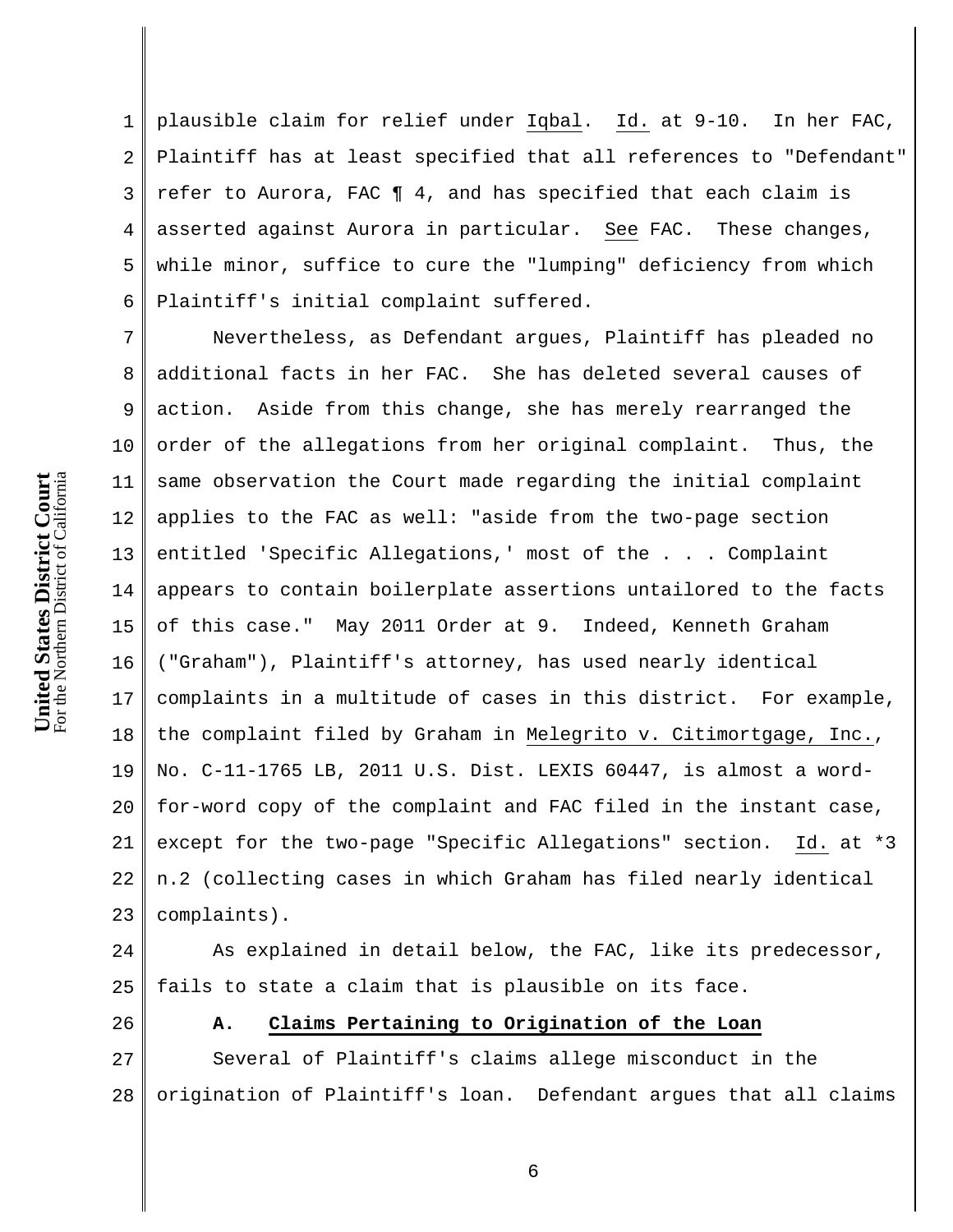For the Northern District of California United States District Court<br>For the Northern District of California **United States District Court**

1 2 3 4 pertaining to the origination of the loan should be dismissed because Plaintiff has pleaded no facts suggesting that Aurora was involved in the origination of the loan in any way. The Court agrees.

5 6 7 8 9 10 11 12 13 14 15 16 17 18 19 In its May 2011 Order, the Court stated "Plaintiff pleads no facts showing how Aurora . . . was involved in the origination of her loan. Instead, she alleges without factual support: 'Defendants may not have been directly involved in the origination of the Subject Loan, but . . . the actions of each party are imputed to the Defendants.'" May 2011 Order at 9. Plaintiff's FAC suffers from the same deficiency. Plaintiff alleges that Aurora was her loan servicer and "acquired the Subject Loan from RMC." FAC  $\P$  16. She then alleges that "each Defendant, not directly or otherwise involved in the origination . . . [of] the Subject Loan, are liable, such as for example, liable as successors-in-interest." Id. ¶ 11. She pleads no facts to support the allegation that Aurora is the successor-in-interest of RMC. Such naked legal conclusions, unsupported by facts, fail to state a plausible claim under Iqbal.

20 21 22 23 24 25 26 27 28 Because the Court has already granted Plaintiff leave to amend her complaint once to address this shortcoming, the Court DISMISSES WITH PREJUDICE all of Plaintiff's claims pertaining to misconduct in the origination of her loan. Plaintiff's UCL claim, which is premised on allegations that Defendant made misleading statements "to induce Plaintiff to enter into the subject loan" and engaged in a wrongful practice of "recklessly granting subprime loans," is therefore DISMISSED WITH PREJUDICE. FAC ¶¶ 63, 64. Likewise, Plaintiff's negligence claim, which alleges that Plaintiff breached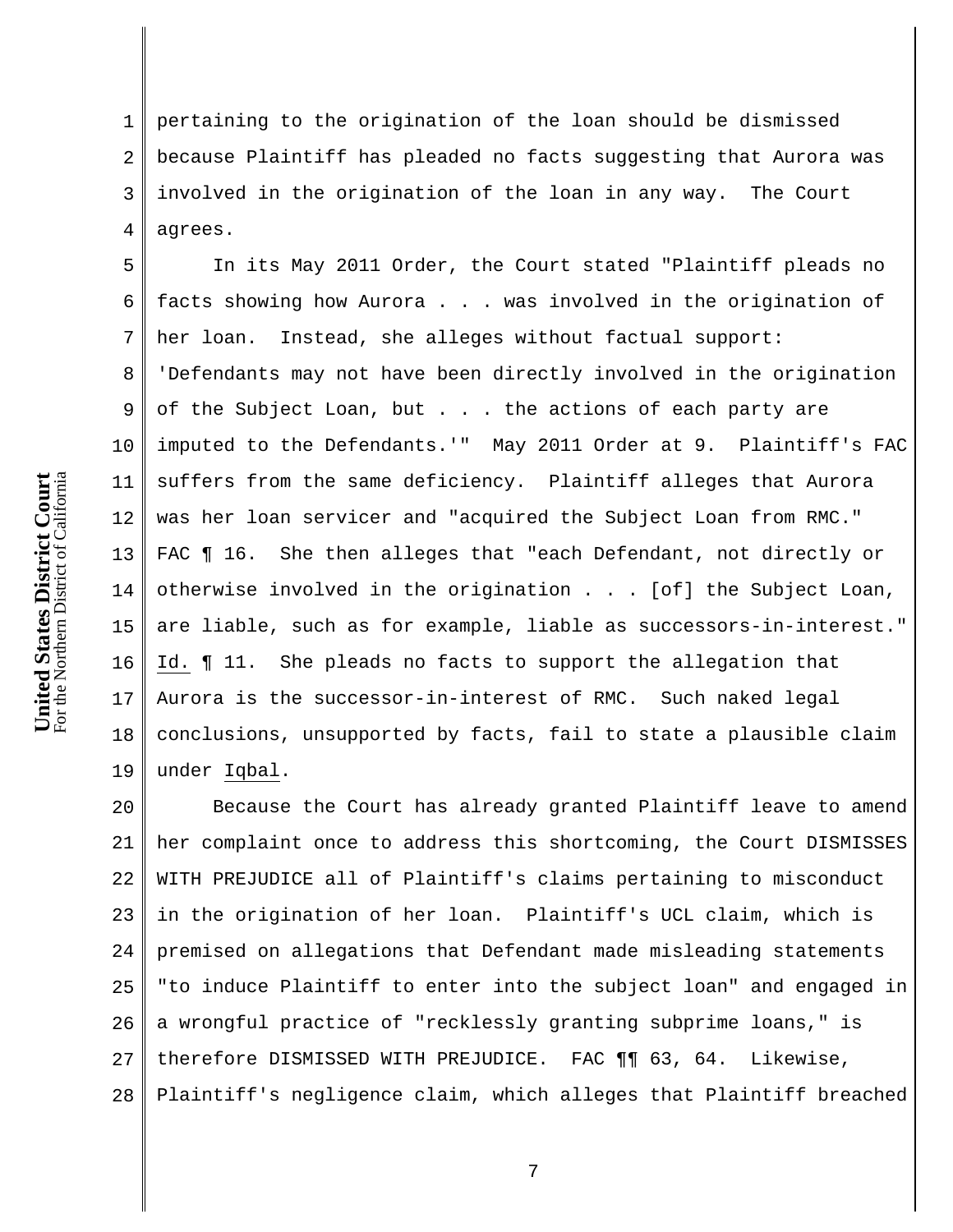1 2 3 4 5 6 7 8 9 10 11 its "duty of care to act as a reasonable lender in lending to Plaintiff and to not place Plaintiff into risky or unaffordable loan," is DISMISSED WITH PREJUDICE. FAC ¶ 87. Plaintiff's fraud and misrepresentation claims are based partially on alleged misconduct in June 2007 pertaining to the origination of her loan and partially on later alleged misconduct pertaining to the alleged August 2010 forbearance agreement. Plaintiff's fraud and misrepresentation allegations pertaining to the origination of her loan are DISMISSED WITH PREJUDICE. The Court addresses the fraud and misrepresentation allegations not related to the origination of the loan below.

For the Northern District of California United States District Court<br>For the Northern District of California **United States District Court**

12

## **B. Fraud and Misrepresentation Claims**

13 14 15 16 17 18 19 20 Having already dismissed Plaintiff's allegations of misconduct in connection with the origination of her loan, the Court now addresses Defendant's challenge to Plaintiff's remaining allegations of fraud and misrepresentation. The remaining basis for Plaintiff's fraud and misrepresentation claims is the allegation that Aurora falsely represented that there was no August 2010 forbearance agreement after already accepting payments pursuant to such an agreement. FAC ¶¶ 50, 97.

21 22 23 24 25 26 27 28 To state a claim for fraud under California law, Plaintiff must allege (1) a misrepresentation; (2) knowledge of falsity; (3) intent to induce reliance; (4) justifiable reliance; and (5) resulting damage. Lazar v. Superior Court, 12 Cal. 4th 631, 638 (1996). To state a claim for negligent misrepresentation, Plaintiff must allege: (1) a misrepresentation of material fact; (2) without a reasonable ground for believing it to be true; (3) with intent to induce the plaintiff's reliance on the fact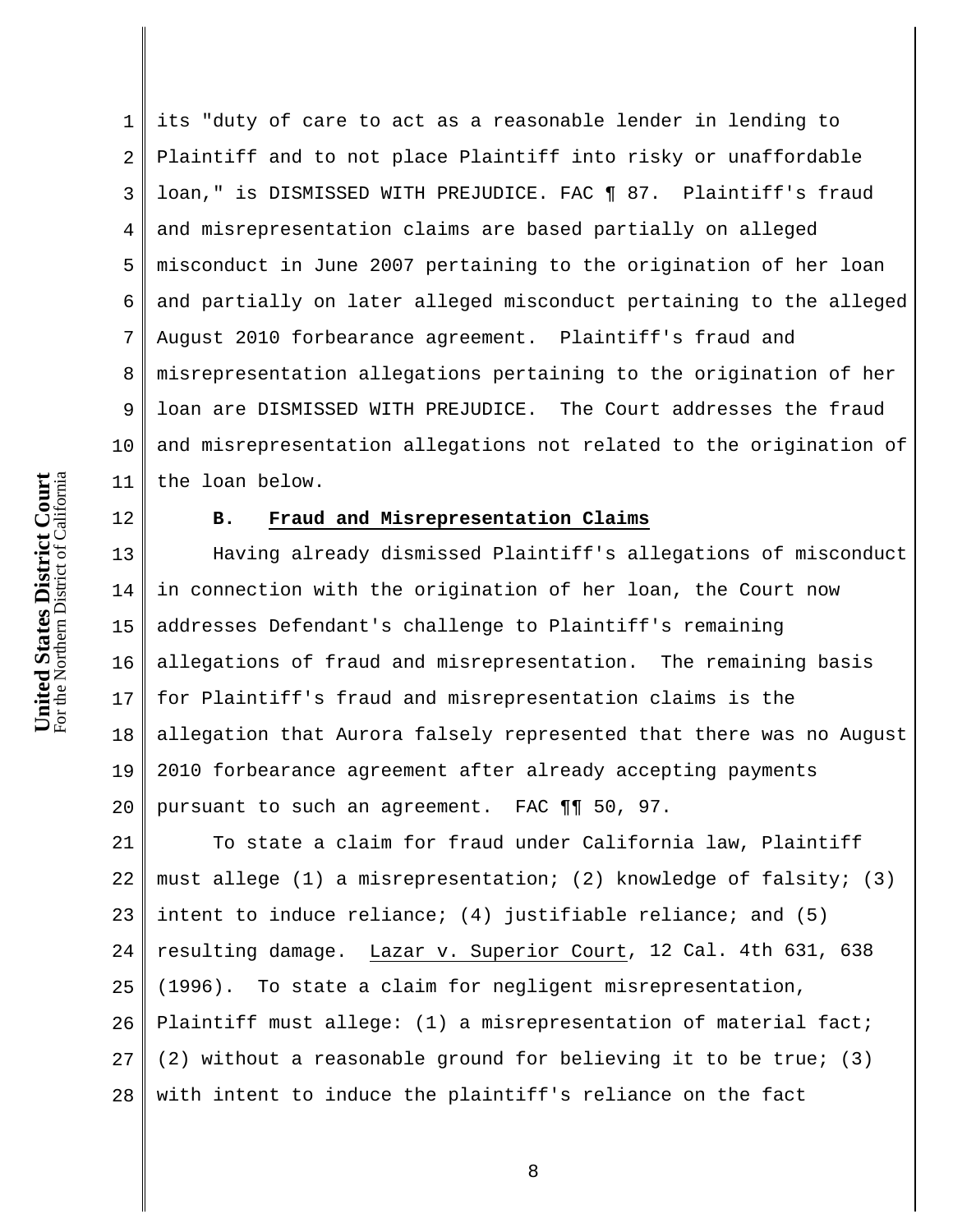1 2 3 4 5 6 misrepresented; (4) ignorance of the truth and justifiable reliance on the misrepresentation by the plaintiff; and (5) resulting damage. Shamsian v. Atlantic Richfield Co., 107 Cal. App. 4th 967, 983 (Ct. App. 2003). Aurora argues that Plaintiff has failed to plead these claims with the requisite specificity for claims sounding in fraud. Mot. at 11. The Court agrees.

7 8 9 10 11 12 13 14 15 16 17 18 19 20 21 Under Federal Rule of Civil Procedure 9(b), claims sounding in fraud are subject to a heightened pleading standard. "To satisfy Rule 9(b), a pleading must identify the who, what, when, where, and how of the misconduct charged, as well as what is false or misleading about [the purportedly fraudulent] statement, and why it is false." Cafasso, U.S. ex rel. v. Gen. Dynamics C4 Sys., Inc., 637 F.3d 1047, 1055 (9th Cir. 2011) (internal quotation marks omitted). Here, Plaintiff alleges that in August 2010 she entered into a forbearance agreement with Aurora. She alleges that she made monthly payments in accordance with this agreement and that Aurora accepted these payments until January 2011. Her January 2011 payment was allegedly returned, along with a letter from Defendant stating that no forbearance agreement existed. Plaintiff alleges that the statement contained in the letter declaring that no forbearance agreement existed was false.

22 23 24 25 26 27 28 Plaintiff has pleaded what the alleged misstatement was, when it was made, and why it was allegedly false. She has not pleaded facts as to who made the alleged false statement. Plaintiff argues that she need not identify who made the statement because the heightened pleading standard is relaxed when "the defendant must necessarily possess full information concerning the facts of the controversy" or "when the facts lie more in the knowledge of the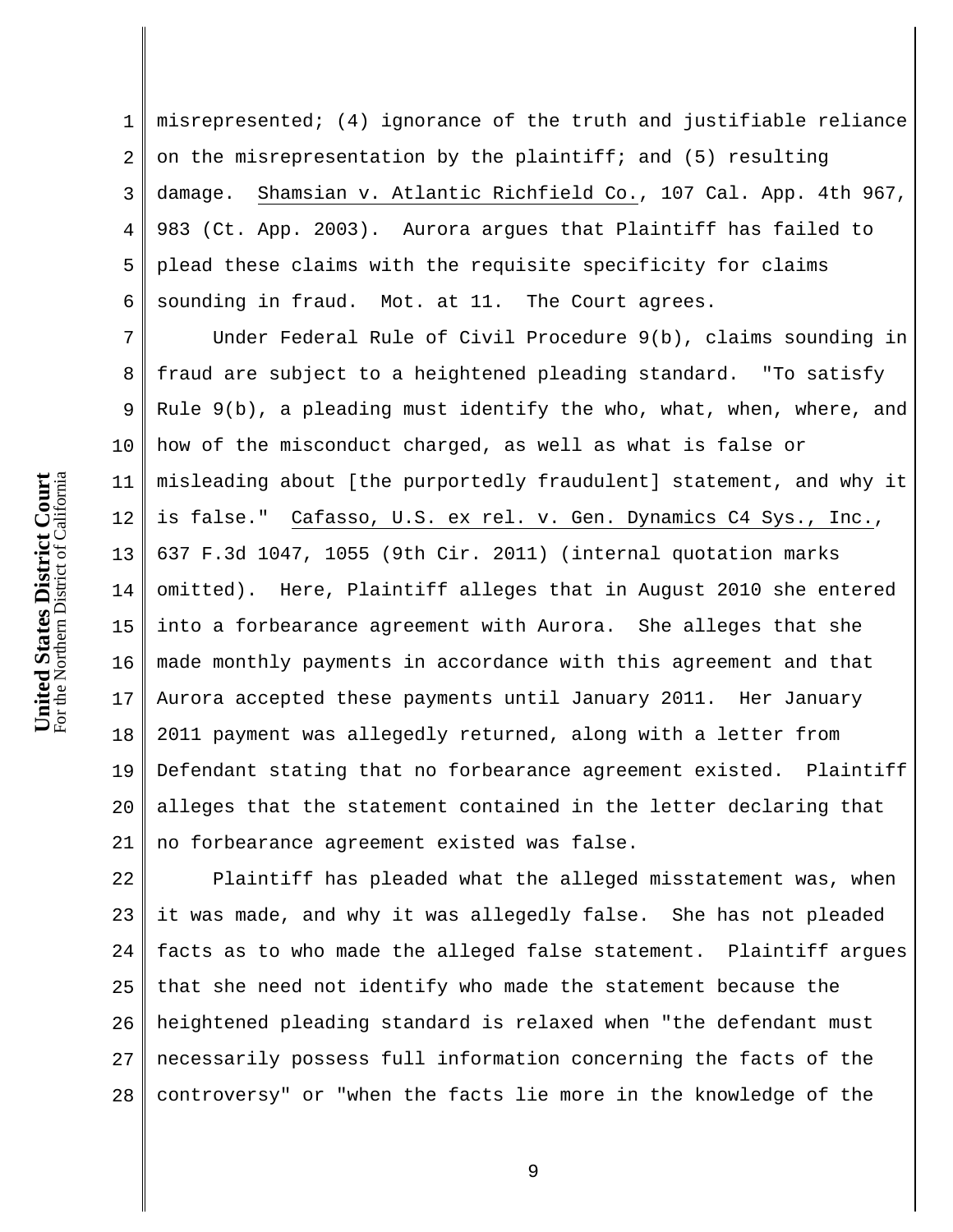6 7 8 9 10 For the Northern District of California United States District Court<br>For the Northern District of California **United States District Court** 11 12 13 14 15

1 2 3 4 5 opposite party." FAC  $\P$  59; Opp'n at 8.<sup>4</sup> While this is a correct statement of law, Susilo v. Wells Fargo Bank, N.A., --- F. Supp. 2d ---, 2011 WL 2471167, at \*10 (C.D. Cal. June 21, 2011), Plaintiff's attempt to invoke it here is peculiar given that Plaintiff allegedly received a letter containing the false statement at issue. If Plaintiff received such a letter, then she should be in possession of the requisite facts, including who wrote the letter.

16 17 Plaintiff has also failed to plead detrimental reliance with the requisite specificity. She simply alleges that "Defendant falsely represented that Plaintiff did not have August 2010 Agreement with Defendant," and that Plaintiff "relied on these statements" and by foregoing "other available options." FAC ¶¶ 52, 53. Such naked allegations are insufficient to satisfy Rule 9(b). As the Court has already dismissed Plaintiff's complaint once for failure to plead sufficient facts to state a plausible claim, the Court DISMISSES WITH PREJUDICE Plaintiff's claims for fraud and misrepresentation.

## 18

# **C. Bad Faith Claim**

19 20 21 22 23 24 25 26 27 Plaintiff's third claim is for breach of the implied covenant of good faith and fair dealing. "To establish a breach of an implied covenant of good faith and fair dealing, a plaintiff must establish the existence of a contractual obligation, along with conduct that frustrates the other party's rights to benefit from the contract." Fortaleza v. PNC Fin. Servs. Group, Inc., 642 F. Supp. 2d 1012, 1021-22 (N.D. Cal. 2009). Plaintiff fails to plead the existence of a contract between herself and Aurora. Rather, she simply alleges that Aurora owed her a duty of good faith under

 $\overline{a}$ 

<sup>28</sup>

<sup>4</sup> This argument is primarily set forth in the FAC itself, and alluded to in Plaintiff's Opposition.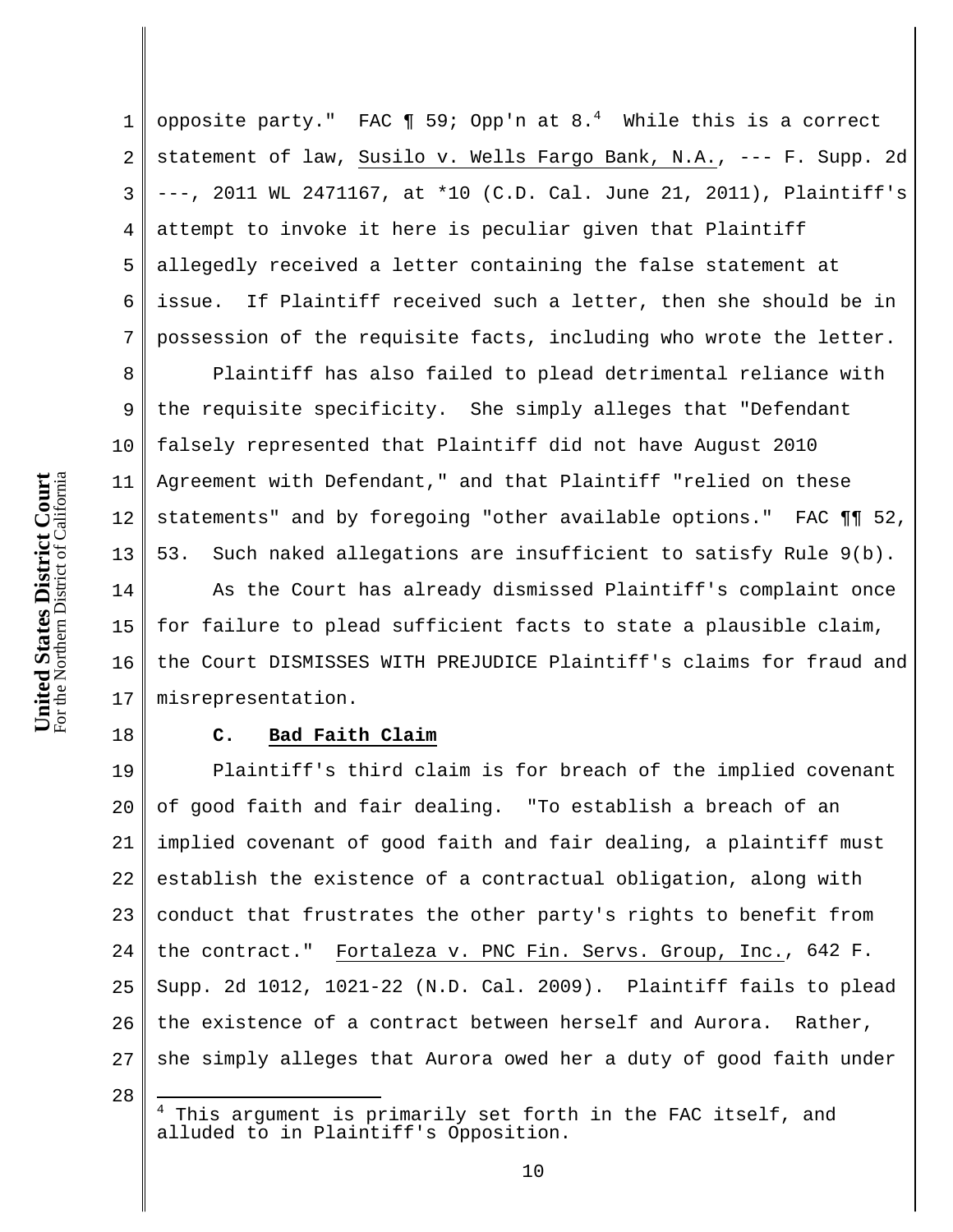1 2 3 4 5 6 7 8 the "loan contracts." FAC ¶ 68. However, a loan servicer is not a party to the mortgage itself. Conder v. Home Sav. Of Am., 680 F. Supp. 2d 1168, 1174; see also Lomboy v. SCME Mortg. Bankers, No. C-09-1160 SC, 2009 U.S. Dist. LEXIS 44158, at \*13 (N.D. Cal. May 26, 2009) ("As a loan servicer, Aurora is not a party to the deed of trust itself."). The Court therefore DISMISSES WITH PREJUDICE Plaintiff's claim for breach of the covenant of good faith and fair dealing.

9

11

# **D. Violation of California Civil Code § 2923.5**

10 12 Plaintiff's fourth claim alleges that Aurora violated sections 2923.5(b), 2923.5(a)(2), and 2923.5(g) of the California Civil Code. FAC ¶¶ 72-76.

13 14 15 16 17 18 19 20 21 22 23 24 Section 2923.5(a)(2) requires a "mortgagee, trustee, beneficiary, or authorized agent" seeking to file a notice of default to first contact the borrower in person or by telephone "in order to assess the borrower's financial situation and explore options for the borrower to avoid foreclosure." Cal. Civ. Code § 2923.5(a)(2). The lender's obligations to "assess" the borrower's financial situation and "explore" options to avoid foreclosure can be satisfied by simply asking the borrower "why can't you make your payments?" and "telling the borrower the traditional ways that foreclosure can be avoided (e.g., deeds 'in lieu,' workouts, or short sales)." Mabry v. Super. Ct., 185 Cal. App. 4th 208, 232 (Ct. App. 2010).

25 26 27 28 Section 2923.5(b) requires a default notice to include a declaration "from the mortgagee, beneficiary, or authorized agent" of compliance with section 2923.5. Section 2923.5(g) provides that a notice of default may be filed even if the borrower has not been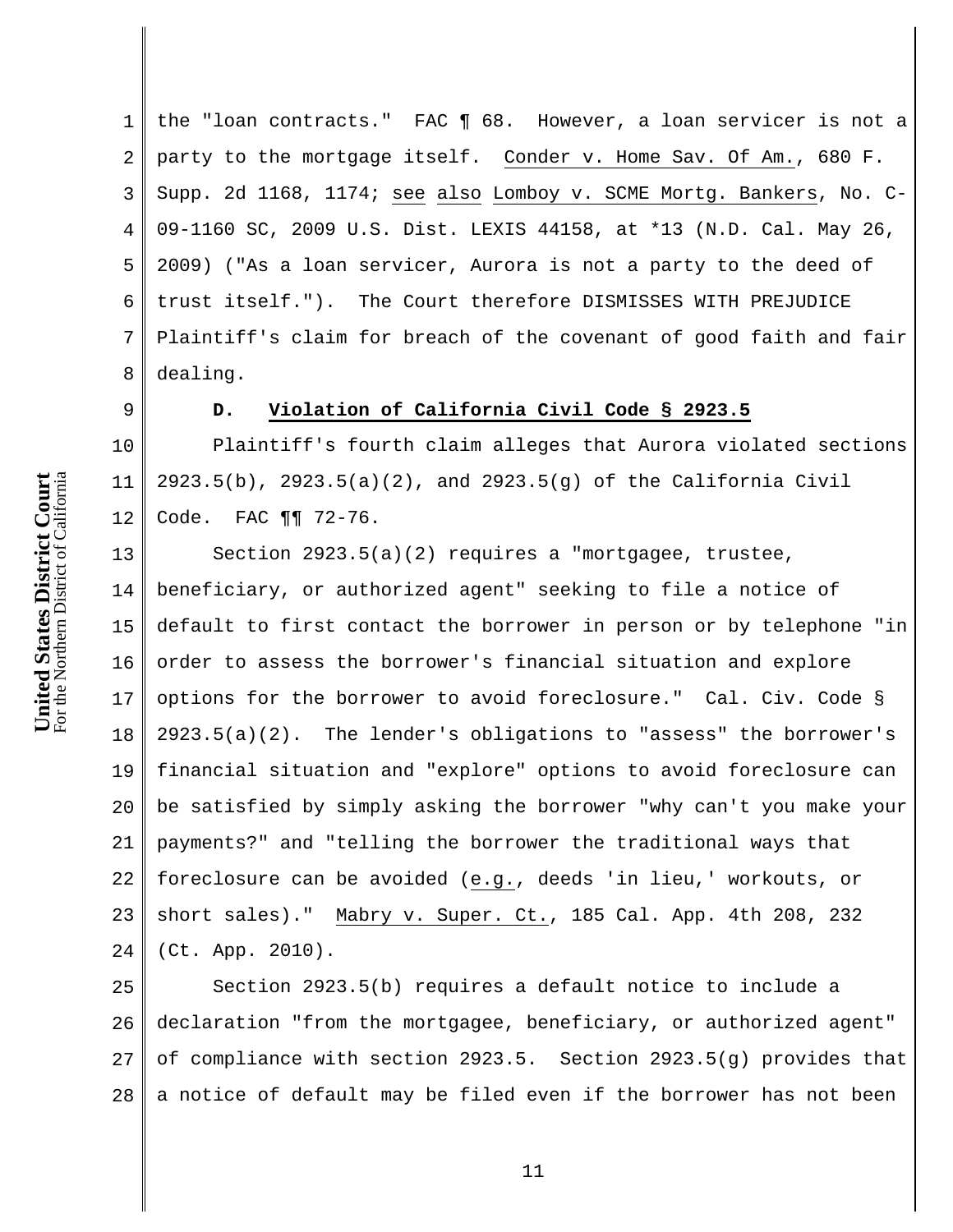1 2 3 contacted as required by section 2923.5(a)(2) provided that the failure to contact the borrower occurred despite the due diligence of the mortgagee, trustee, beneficiary, or authorized agent.

4 5 6 7 Here, the Notice of Default clearly contains a declaration of compliance with section 2923.5 as required by section 2923.5(b). Notice of Default. Plaintiff's allegations that Defendant violated section 2923.5(b) therefore fail.

8 9 10 11 12 13 14 15 16 Defendant argues that Plaintiff's allegations that Defendant violated section  $2923.5(a)(2)$  by failing to contact her to assess her financial situation and explore options to avoid foreclosure also fail because Plaintiff admits in her FAC that Aurora entered into at least two forbearance agreements with her. The Court agrees. Plaintiff's allegations that Defendant entered into multiple forbearance agreements with her and yet failed to satisfy its minimal obligations under 2923.5(a)(2) do not cross the line from conceivable to plausible as required by Iqbal.

17 18 Accordingly, the Court DISMISSES WITH PREJUDICE Plaintiff's claim for violation of section 2923.5.<sup>5</sup>

19

# **E. Promissory Estoppel**

20 21 22 23 24 25 26 In her promissory estoppel claim, Plaintiff reiterates her allegations that Defendant entered into a third forbearance agreement in August 2010 and then denied the existence of that agreement when Plaintiff tried to make her January 2011 payment. FAC **[** 80. She further alleges that "Defendants broke a clear promise made to the Plaintiff not to foreclose upon the Subject Property, as long the Plaintiff made payments according to the

27

 $\overline{a}$ 

<sup>28</sup> <sup>5</sup> The Court need not address Plaintiff's allegations that Defendant failed to satisfy its due diligence requirements under section 2923.5(g) because these requirements only pertain to situations in which section  $2923.5(a)(2)$  is not satisfied.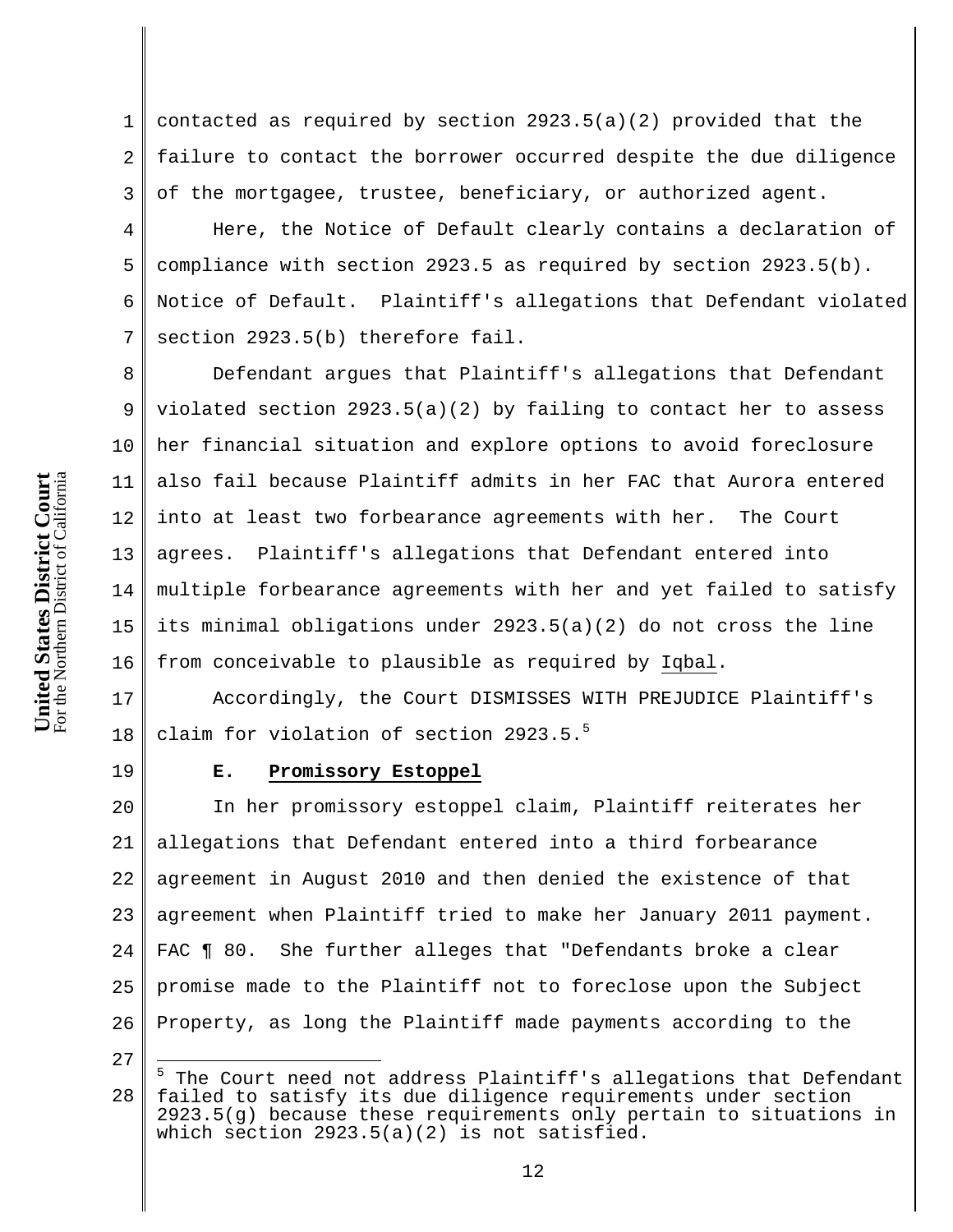1 Special Forbearance Agreement." Id. ¶ 81.

2 3 4 5 6 7 8 9 10 11 12 13 14 Defendant argues that Plaintiff's promissory estoppel claim should be dismissed because it is based on a promise allegedly contained in a special forbearance agreement between the parties. Defendant argues that any such agreement would have been an express contract, and a promissory estoppel claim cannot be premised on a bargain made as part of a contract. Opp'n at 15 (citing Philips Medical Capital, LLC v. Medical Insights Diagnostics Ctr., Inc., 471 F. Supp. 2d 1035 (N.D. Cal. 2007) ("[W]hen the promisee's reliance was bargained for, the law of consideration applies; and it is only where the reliance was unbargained for that there is room for application of the doctrine of promissory estoppel . . . [P]romissory estoppel has no application when parties have entered into an enforceable agreement.")) (internal citations omitted).

15 16 17 18 19 20 21 22 23 24 25 26 Plaintiff does not address Defendant's argument that the alleged promise cannot support a promissory estoppel claim because it was allegedly part of a contract. Rather, she cites Garcia v. World Savings, FSB, 183 Cal. App. 4th 1031, 1045 (Ct. App. 2010), for the proposition that "to be enforceable, a promise need only be definite enough that a court can determine the scope of the duty, and the limits of performance must be sufficiently defined to provide a rational basis for the assessment of damages." Opp'n at 10. Plaintiff argues that Defendant's promise to work with her on a loan modification once she made all her payments under the alleged August 2010 forbearance agreement met these requirements. Id.

27 28 It is unclear from Plaintiff's FAC whether she is alleging that Aurora promised not to foreclose on her property as part of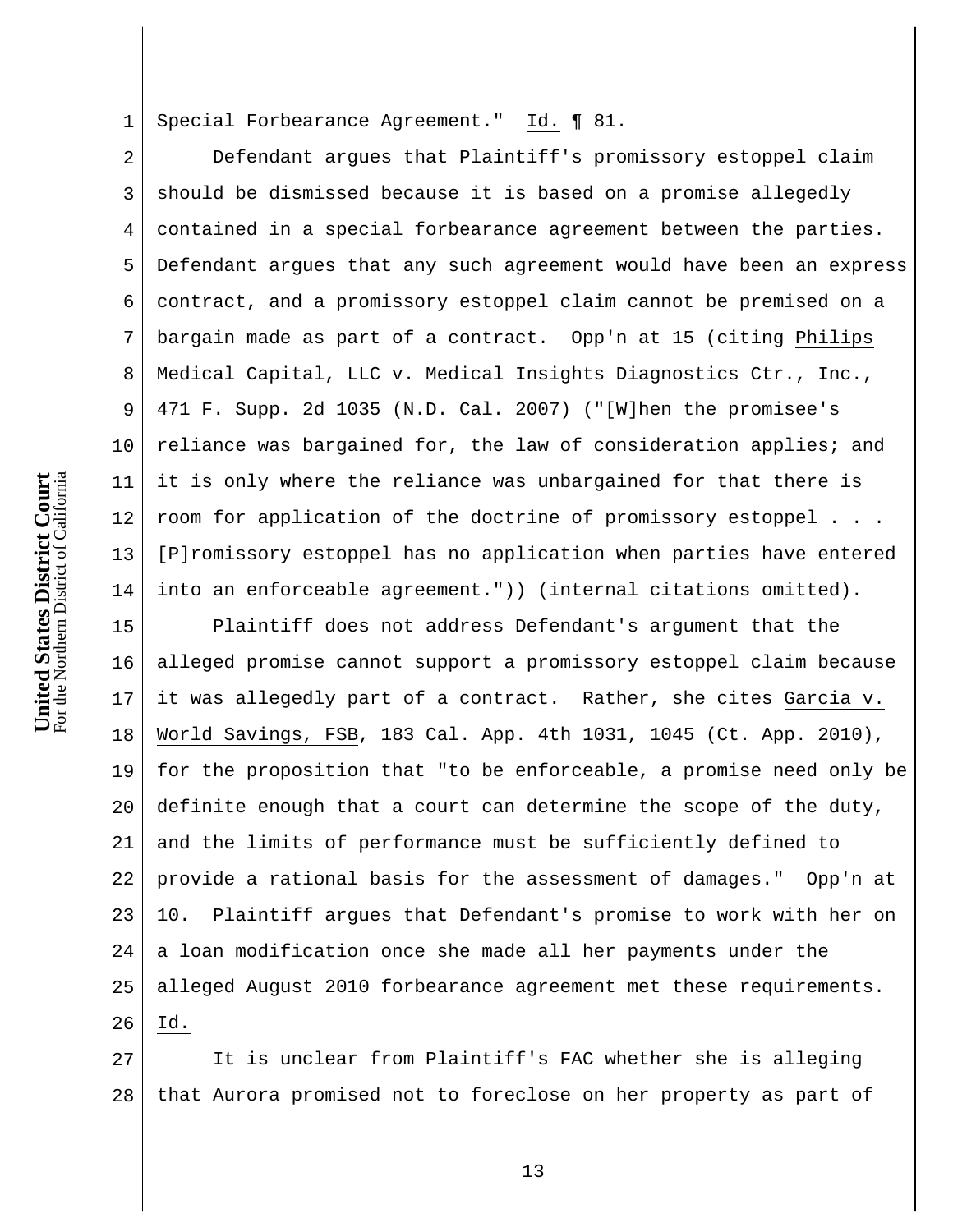1 2 3 4 5 6 7 8 9 10 the alleged forbearance agreement, or whether the alleged promise was made separately from the agreement. Because of this pleading deficiency, the Court cannot determine whether Plaintiff's claim survives Defendant's challenge. What is clear, however, is that Plaintiff has again failed to plead sufficient facts to give rise to a plausible claim to relief. Because Plaintiff provides no details whatsoever about the alleged promise, which is not even mentioned until paragraph eighty-one of the FAC, she has failed to plead sufficient facts to state a plausible claim for promissory estoppel.

11 12 13 14 15 16 17 18 19 20 21 "[A] district court has broad discretion . . . to deny leave to amend, particularly where the court has already given a plaintiff one or more opportunities to amend his complaint." Mir v. Fosburg, 646 F.2d 342, 347 (9th Cir. 1980). The Court has already granted Plaintiff leave to amend once, and Plaintiff's FAC shows little effort to rectify the rampant pleading deficiencies that plagued the original complaint. Instead, Plaintiff has rearranged the original complaint, deleted some portions, and refiled essentially the same document. Accordingly, the Court will not grant Plaintiff leave to amend her promissory estoppel claim and DISMISSES the claim WITH PREJUDICE.

### 22

# **F. Motion to Expunge Lis Pendens**

23 24 25 26 27 28 Defendant moves the Court to expunge the lis pendens clouding title to the property at issue. "At any time after notice of pendency of action has been recorded, any party . . . may apply to the court in which the action is pending to expunge the notice." Cal. Civ. Proc. Code § 405.30. Pursuant to California Code of Civil Procedure §§ 405.31 and 405.32, a court shall order that the